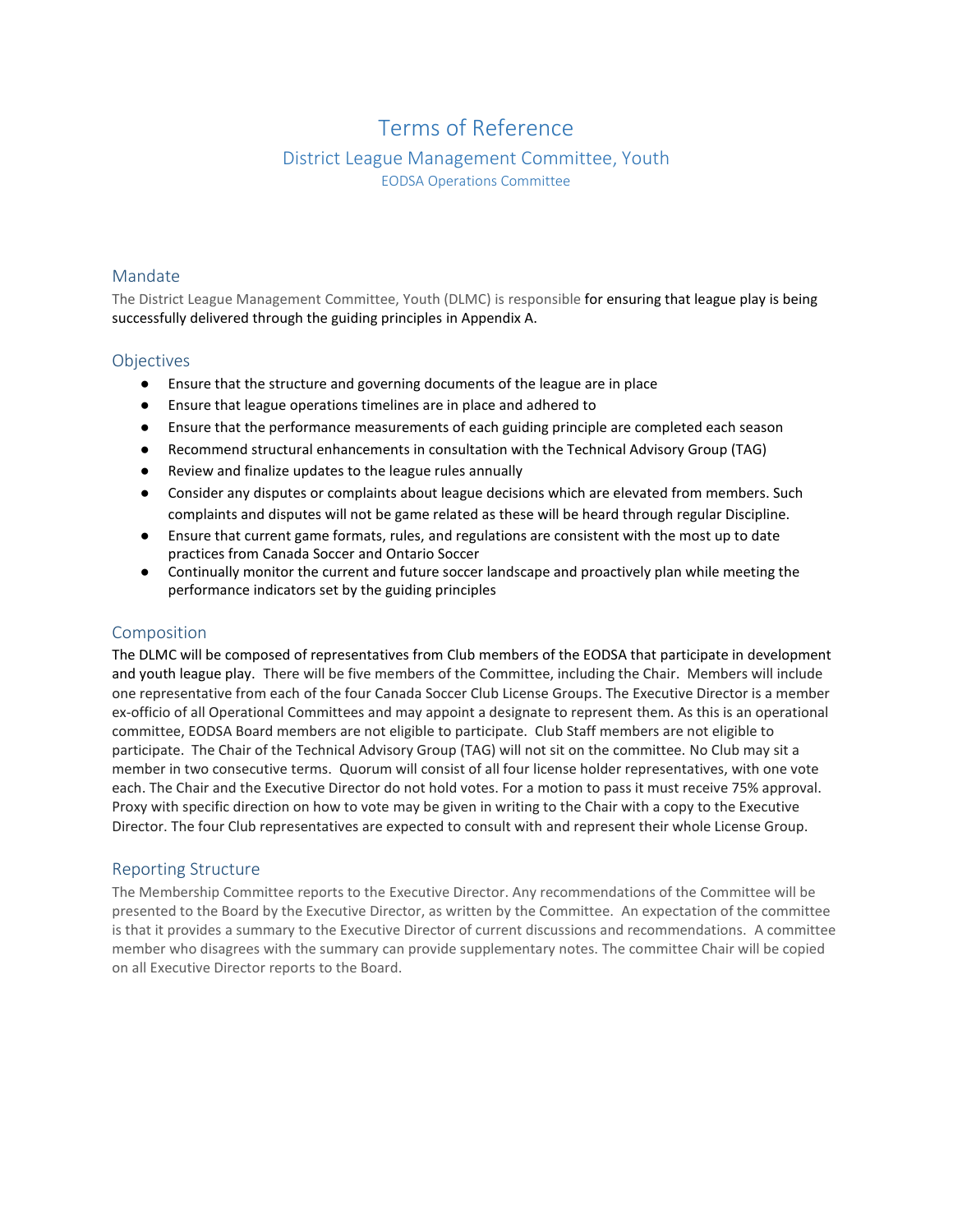# Appointment Duration

The Executive Director will remain on the committee by virtue of their role. The other members of the committee will serve one-year terms which dissolve immediately after the EODSA Annual General Meeting. Details of how the Club Members are appointed is in appendix A. The Chair may serve a maximum of three consecutive terms and is appointed by the Board of Directors.

# Meetings

The Committee will meet at the call of the Chair, at least four times annually and conduct correspondence and teleconferences at the discretion of the Chair. In the first week of December each year, the DLMC will hold a Town Hall with all affected Clubs to discuss changes to the League Rules and Regulations. Any changes to the League Rules and Regulations will require 75% approval of the DLMC at a meeting following the Town Hall.

### Review & Approval

The Board will review the committee's Terms of Reference and performance annually. The DLMC will, as part of the annual review of each employee, or at season end for a contractor, provide input on specific performance areas, through the Executive Director. Daily management of staff and contractors will be the responsibility of the Executive Director.

#### Version Control

| Date           | Version Number | Created by         | Reason                               |
|----------------|----------------|--------------------|--------------------------------------|
| September 2021 | 1.0            | VLowe, REhlebracht | <b>Draft</b>                         |
| October 2021   | 1.1            | Vlowe              | After mtg with President and DLMC    |
|                |                |                    | Chair                                |
| October 2021   | 1.2            | Vlowe, REhlebracht | After further consultations, add     |
|                |                |                    | guiding principles                   |
| October 2021   | 1.3            | <b>VLowe</b>       | Add restriction of TAG Chair sitting |
|                |                |                    | on committee                         |
| October 2021   | 1.4            | <b>VLowe</b>       | Following                            |
| November 2021  | $1.5\,$        | VLowe, REhlebracht | Approved by Board of Directors       |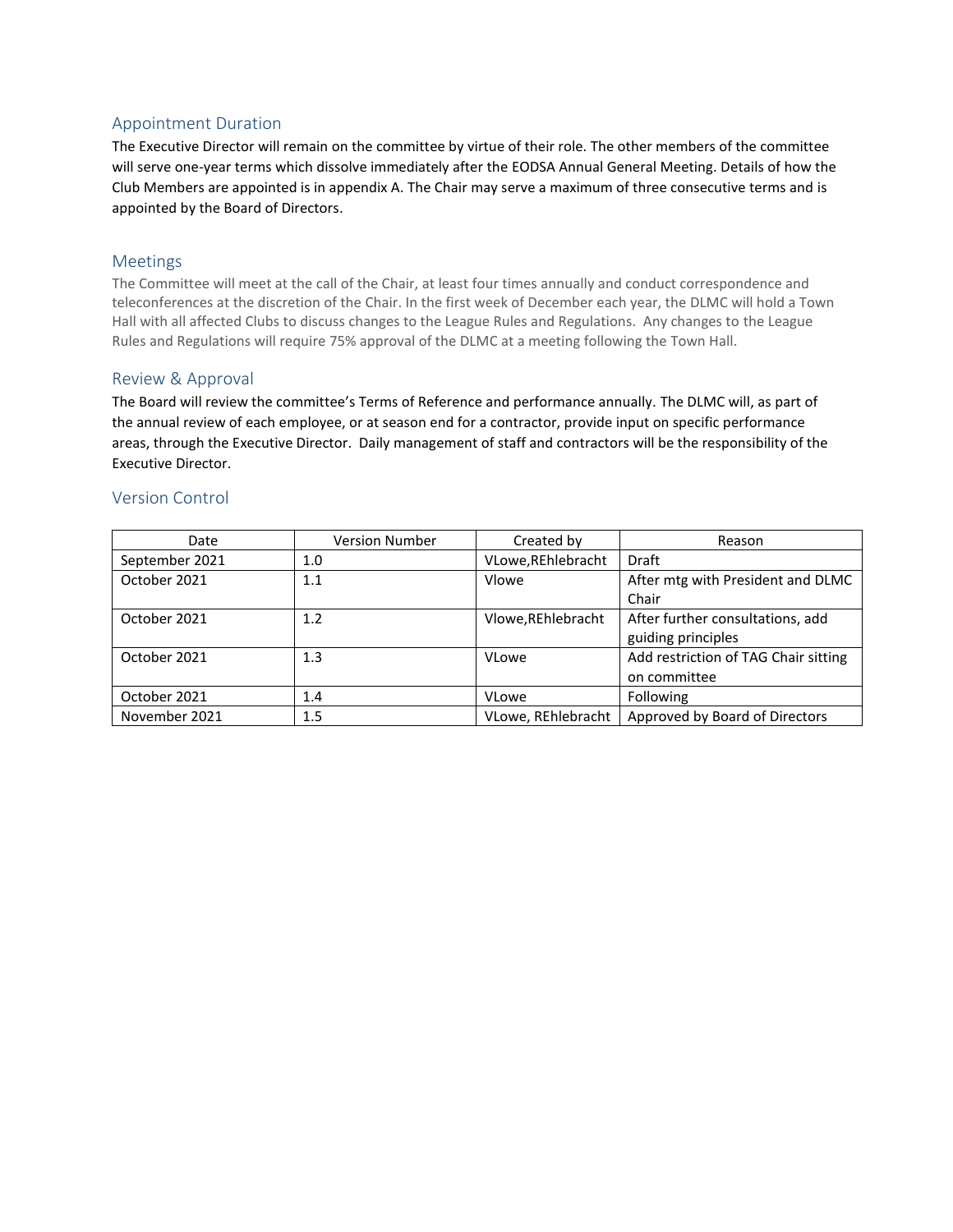# Appendix A

*Guiding Principles*

Player Focused - Decisions will be made with player development and the best interests of the majority of players prioritized

Diverse and Inclusive - Fairness and accessibility for all member Clubs and their players

Efficient - Maximum productivity with minimum wasted effort and expense

Resilient - A strong foundation with the ability to be quickly modified

Structurally Sound - Clear definitions of governance and operations with clearly defined roles and responsibilities

Communicative - Clear, timely, consistent communications and appropriate consultation across all key stakeholders

### Appendix B

#### *Rotation of Club Committee members*

For the inaugural season (Outdoor 2022) there will be a random draw to choose which Club is placed on the first DLMC. From there, the rotation will be alphabetical:

National License Group

- Ottawa South United
- Ottawa TFC
- West Ottawa Soccer Club

Provincial 2 License Group

- Nepean Hotspurs
- Ottawa Gloucester Hornets
- Ottawa City SC
- Ottawa St. Anthony's SC

Provincial 1 License Group

- Carleton Place SC
- Kemptville SC
- Ottawa Futsal Club
- Ottawa Internationals SC
- Rockland United SC
- Seaway Valley SC

Quality Service Provider

- Deep River SC
- Glengarry SC